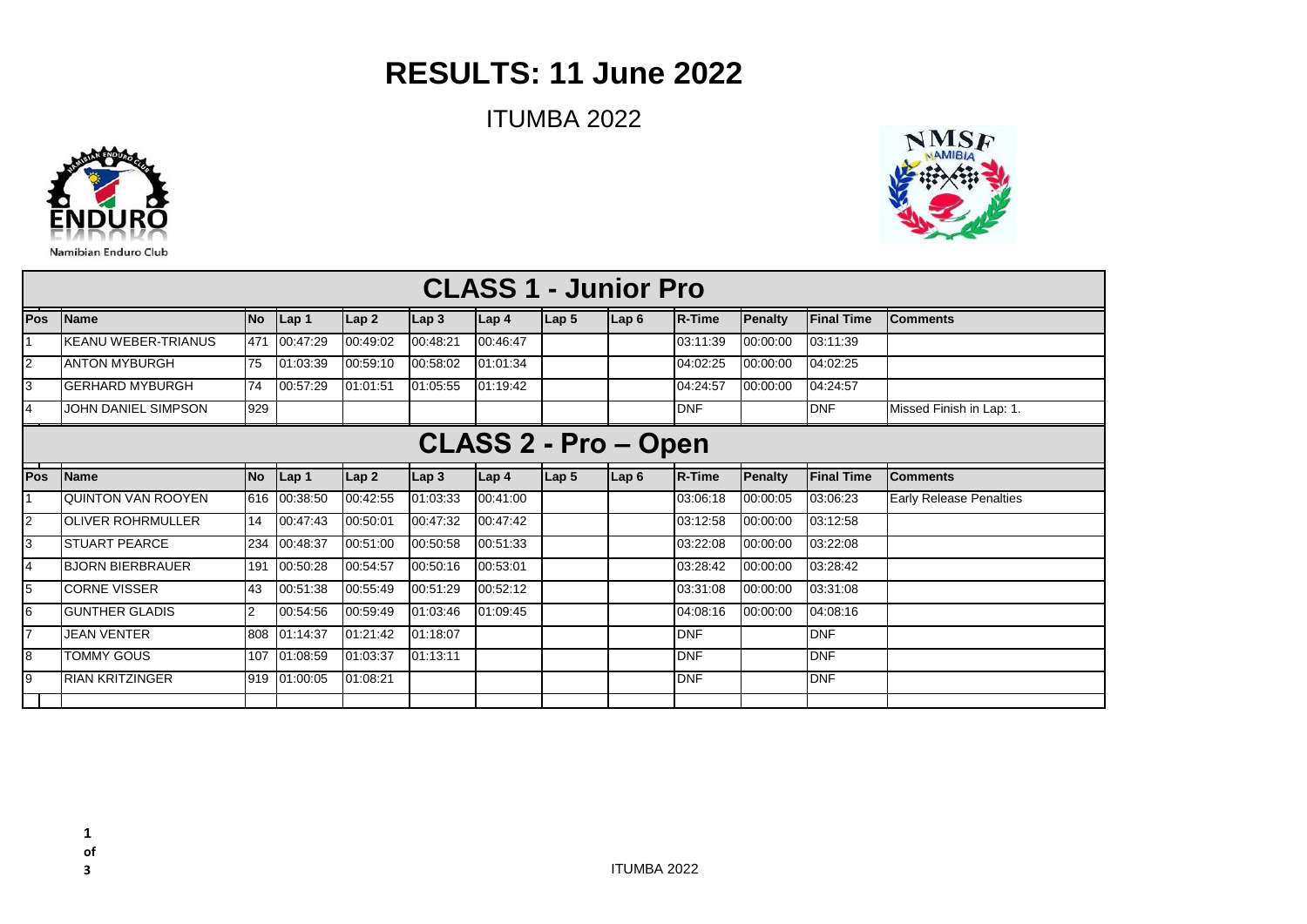## **RESULTS: 11 June 2022**

ITUMBA 2022



1 2

3 4

7 l8

 $\overline{9}$ 10

**Pos** 1

П

6 7

l8

4 5

2 3

5 6

**Pos**

| <b>CLASS 5 - Senior Pro</b> |           |          |                  |                  |                               |                  |                  |               |                |                   |                                |
|-----------------------------|-----------|----------|------------------|------------------|-------------------------------|------------------|------------------|---------------|----------------|-------------------|--------------------------------|
| <b>Name</b>                 | <b>No</b> | Lap 1    | Lap <sub>2</sub> | Lap <sub>3</sub> | Lap 4                         | Lap 5            | Lap <sub>6</sub> | <b>R-Time</b> | <b>Penalty</b> | <b>Final Time</b> | <b>Comments</b>                |
| <b>JORN GREITER</b>         | 27        | 00:48:18 | 00:51:29         | 00:49:36         | 00:56:28                      |                  |                  | 02:29:23      | 00:01:14       | 02:30:37          | <b>Early Release Penalties</b> |
| <b>HEIKO STRANGHONER</b>    | 273       | 00:56:00 | 00:58:37         | 00:58:39         |                               |                  |                  | 02:53:16      | 00:00:00       | 02:53:16          |                                |
| KAI HENNES                  | 72        | 01:03:37 | 00:56:20         | 00:55:32         |                               |                  |                  | 02:55:29      | 00:00:00       | 02:55:29          |                                |
| <b>RONALD GEIGER</b>        | 95        | 01:07:52 | 01:07:42         | 01:04:31         |                               |                  |                  | 03:20:05      | 00:00:00       | 03:20:05          |                                |
| <b>JACO HUSSELMANN</b>      | 33        | 00:59:13 | 01:14:39         | 01:13:28         |                               |                  |                  | 03:27:20      | 00:00:00       | 03:27:20          |                                |
| <b>WERNER WIESE</b>         | 20        | 01:10:41 | 01:13:56         | 01:20:24         |                               |                  |                  | 03:45:01      | 00:00:00       | 03:45:01          |                                |
| <b>HANDRE MYBURGH</b>       | 42        | 01:17:26 | 01:33:26         | 02:01:59         |                               |                  |                  | 04:52:51      | 00:00:00       | 04:52:51          |                                |
| <b>GERNOT BAHR</b>          | 81        | 01:28:08 |                  |                  |                               |                  |                  | DNF           |                | <b>DNF</b>        |                                |
| <b>OFER BABLUTI</b>         | 55        | 01:26:20 |                  |                  |                               |                  |                  | DNF           |                | <b>DNF</b>        |                                |
| <b>GUY BOUMEL</b>           | 311       | 01:12:48 | 00:47:03         | 01:04:45         |                               |                  |                  | 03:04:36      |                | <b>DQ</b>         | Lap:2 T3, T7, T10, T11         |
|                             |           |          |                  |                  | <b>CLASS 7 - Intermediate</b> |                  |                  |               |                |                   |                                |
| <b>Name</b>                 | <b>No</b> | Lap 1    | Lap <sub>2</sub> | $\mathsf{Lap}$ 3 | Lap 4                         | Lap <sub>5</sub> | Lap6             | <b>R-Time</b> | <b>Penalty</b> | <b>Final Time</b> | <b>Comments</b>                |
| ALBERTUS BASSON             | 46        | 00:35:17 | 00:34:40         | 00:35:26         | 00:35:11                      |                  |                  | 02:20:34      | 00:00:00       | 02:20:34          |                                |
| <b>SEAN KEMP</b>            | 103       | 00:34:25 | 00:38:20         | 00:33:17         | 00:34:57                      |                  |                  | 02:20:59      | 00:00:00       | 02:20:59          |                                |
| <b>WAYNE SCHABLINSKI</b>    | 138       | 00:39:41 | 00:34:13         | 00:35:23         | 00:32:54                      |                  |                  | 02:22:11      | 00:00:00       | 02:22:11          |                                |
| PETRUS BADENHORST           | 93        | 00:46:17 | 00:45:19         | 00:38:18         | 00:39:26                      |                  |                  | 02:49:20      | 00:00:00       | 02:49:20          |                                |
| PHILIP ELLIS                | 387       | 00:42:35 | 00:38:17         | 00:36:41         | 00:36:40                      |                  |                  | 02:34:13      | 00:20:00       | 02:54:13          | Lap:1 T7                       |
| <b>PETER WEBER</b>          | 475       | 00:39:47 | 00:47:17         | 00:44:30         | 00:43:27                      |                  |                  | 02:55:01      | 00:00:00       | 02:55:01          |                                |
| PETRUS FRANCOIS BRINK       | 306       | 00:41:54 | 00:45:21         | 00:44:13         | 00:46:35                      |                  |                  | 02:58:03      | 00:00:00       | 02:58:03          |                                |
| <b>HORST BECKER</b>         | 31        | 00:54:46 | 00:44:53         | 00:40:22         | 00:43:11                      |                  |                  | 03:03:12      | 00:00:00       | 03:03:12          |                                |

**2** 

**of**